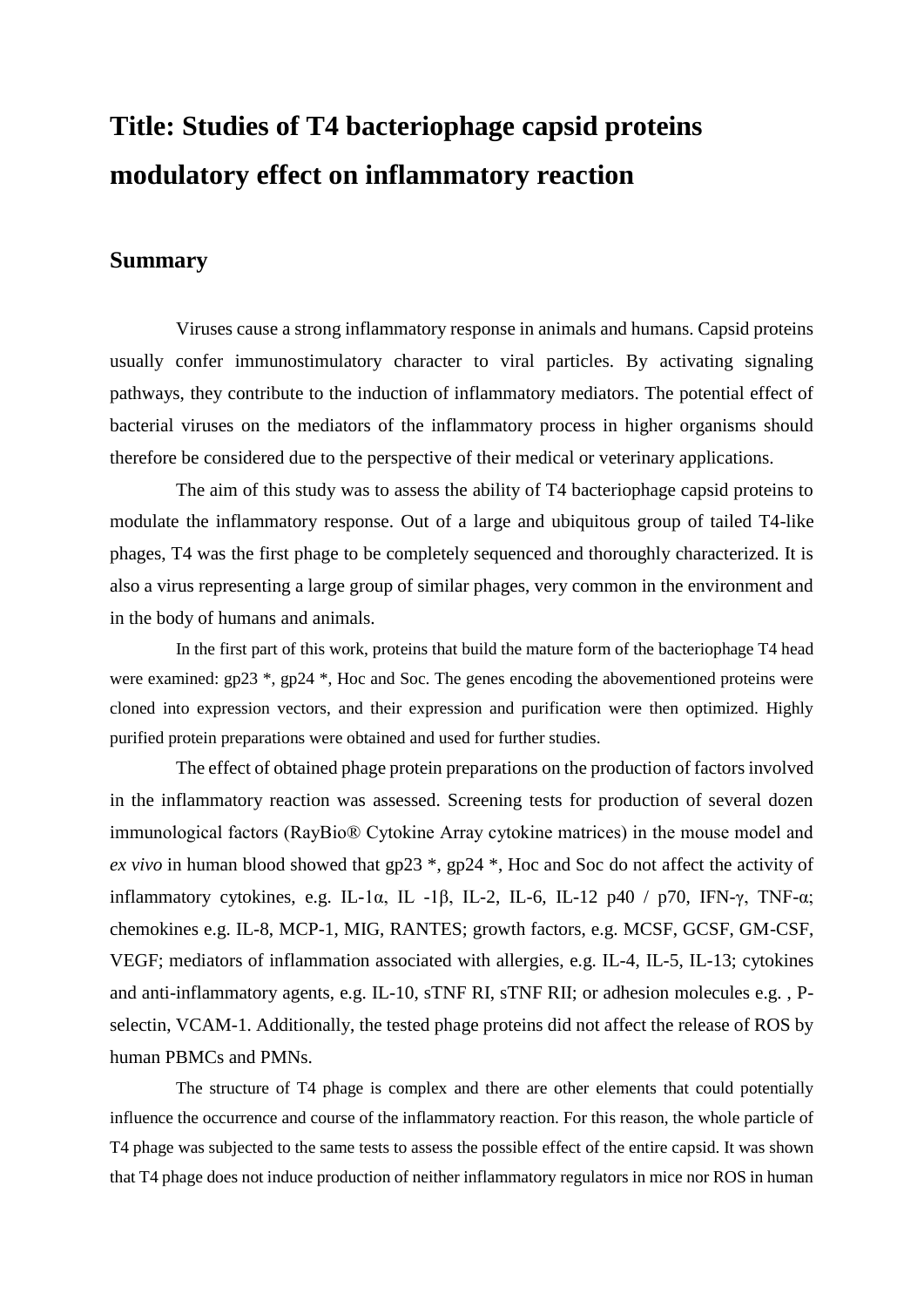blood cells. Therefore, it can be concluded that both the T4 phage and its gp23 \*, gp24 \*, Hoc and Soc head proteins do not induce inflammation in mammals.

Staphylococcal phages A3R and 676Z were also included in the study, in order to compare the properties of the model phage T4 with other phages. The results of screening tests for the production of several dozen immunological factors in the mouse model using RayBio® Cytokine Array indicated that A3R and 676Z phages also do not affect the activation of the inflammatory reaction. These phages and T4 phage are taxonomically distant and do not share homology, which suggests that the inability to induce an inflammatory response is a characteristic of a wider group of bacterial viruses.

Tests were carried out to determine the effect of *Escherichia coli* T4 and HAP1 phages and *Staphylococcus aureus* A3R and 676Z on complement activity. All three complement activation pathways were examined: the classical pathway, the alternative pathway and the lectin pathway. It was shown that phages T4, HAP1, A3R and 676Z do not affect the activity of the alternative pathway. HAP1, a natural T4 mutant lacking Hoc protein, reduced the activity of the classical pathway, while staphylococcal phages A3R and 676Z suppressed the activity of the lectin pathway.

The next part of this work regarded the protein forming short tail fibers of bacteriophage T4 baseplate, which is capable of binding LPS. First, cloning and production of gp12 were optimized. A final purified preparation of gp12 that was obtained retained its native structure and thus its biological properties, i.e. LPS binding capacity, as confirmed by the hydrodynamic diameter of the gp12 and LPS mixture.

The purified gp12 preparation was used for *in vivo* studies. It was shown that recombinant gp12 was able to counteract the inflammatory response to LPS in a murine model *in vivo*. When administered simultaneously with LPS, gp12 preparation reduced the level of inflammatory mediators in mice and histopathological analysis of selected animal tissues revealed that gp12 may reduce leucocytes infiltration to spleen and liver. It was also shown that gp12 is not toxic to animals and eukaryotic cells *in vitro*.

Lack of immunostimulatory effect of both capsid proteins and whole phage particles confirms the safety of phage application in medicine. These observations are important for any medical or veterinary use of bacteriophages. Acute, chronic infections leading to sepsis still present a serious challenge and a problem for clinicians around the world. Gp12 seems to have properties that could offer a useful medical solution in cases of acute infections or sepsis associated with LPS. This work presents pioneering results, which should be further developed